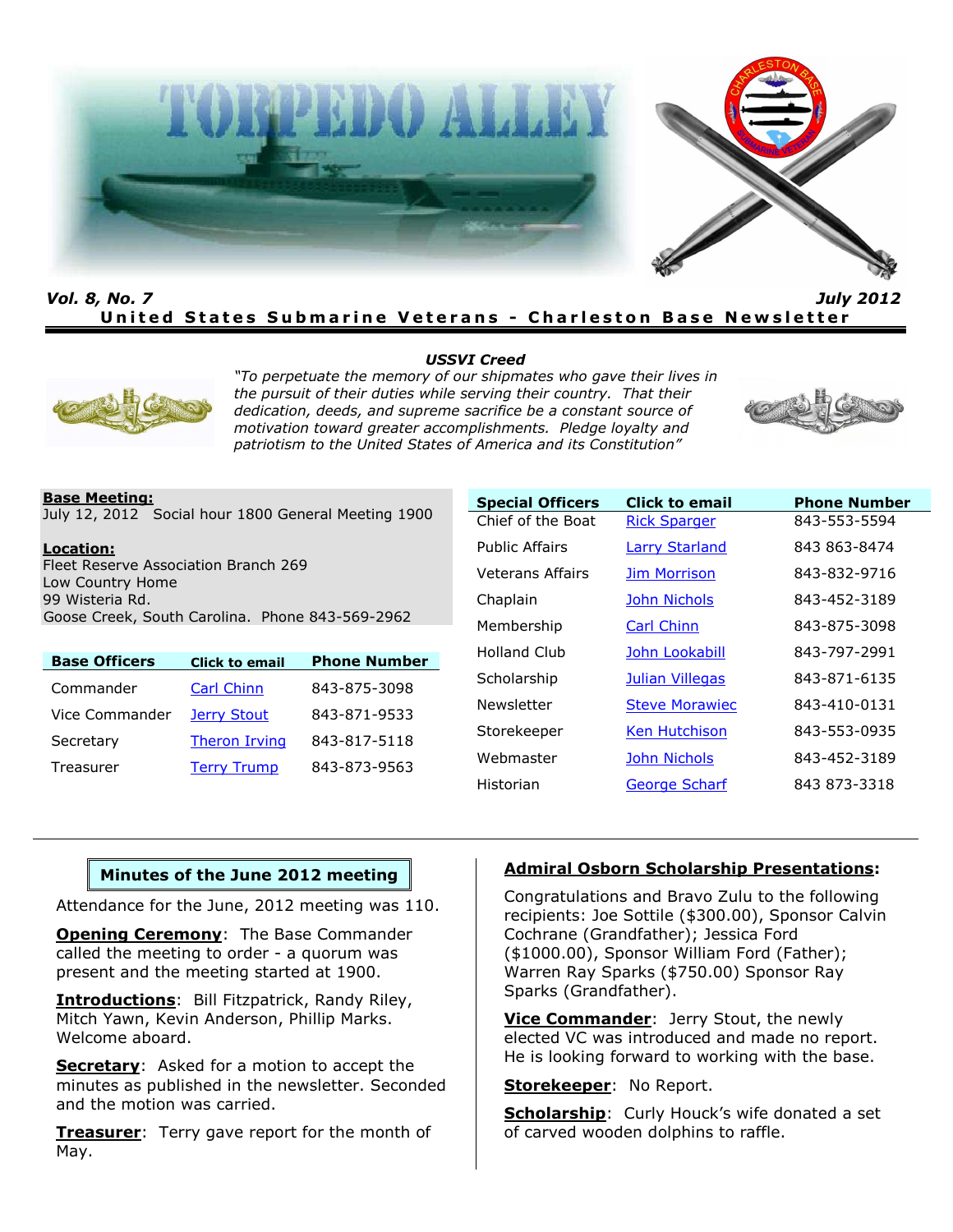**Public Affairs**: Pictures sent to the Post & Courier were rejected as out of focus. It must have been the Pusser's Rum.

## **Chaplain**:

- **Richard 'Fox' Binkley, TM2 (SS) US Navy**, departed on EP on March 19<sup>th</sup>. On May  $22<sup>nd</sup>$  we were able to assist the family with scattering his ashes in Charleston Harbor in a small service that included a bell tolling. Marty Sessler, Mike Emerson and Gary Williams assisted me in this ceremony. The family was very grateful for this and also for the funds raised to pay for the boat. After paying for the fuel and giving the boat crew a donation, I'm returning more than \$60 to the scholarship fund in Richard's name.
- **Gary Semler, MMCM (SS) US Navy (Ret.)**, departed on EP on March 19<sup>th</sup>. A memorial service will be held at the After Battery on Saturday, June 23rd at 1300. All Hands are invited to attend. Please wear your vests. More information will be coming via email early next week.
- **Sam Strickland, TM2 (SS) US Navy**, departed on EP on Monday, June  $11^{\text{th}}$ , 2012. I did not learn of his death until receipt of an email from the National Office last night. I was able to talk to his daughter this afternoon and explain that the base will not be able to participate in the service on Saturday. I have offered our services to conduct a Memorial Service at a later date, which she said would be ok. She will call in the next couple of weeks to set something up. Please wear your vest if you are able to attend the family visitation or the funeral services. This info was in the email sent on Wednesday evening.
	- **Family Visitation:** Saturday, June 16, 2012, 1-3pm, CAROLINA MEMORIAL FUNERAL HOME 7113 Rivers Avenue **Funeral Service:** Saturday, June 16, 2012, 3pm, CAROLINA MEMORIAL FUNERAL HOME **Burial** will follow at Carolina Memorial Park.
- **Steve Everett** went to the VA on June 1st with chest pain. He had a heart catheter that showed no problems. After changing his meds he was released.
- **Pauline Stank, Ed's wife,** is still in Duke and not doing well. She has been on a ventilator for the past three months and cannot be taken off for more that a few minutes at a time. Ed reports that she is very depressed and has no interest in anything. Please pray for Pauline, Ed and

the family as they go through this difficult time.

- **Chrissy Everett, Steve's wife,** received a stent in mid-May and is recovering well.
- **Lee Allison** had a hip operation on June 4<sup>th</sup> at the VA. He is recovering at home and is doing well.
- **Karen Kopcznski, Don's wife,** was in Trident during May with an asthmarelated breathing issue. She is home and doing well.
- **Rick Sparger** had knee surgery on June 5<sup>th</sup> at Summerville Medical. He is home doing well and going through rehab.
- **Harry Roumelotis, Bill Neff's fatherin-law,** passed away on May 21<sup>st</sup> after a long fight with cancer.
- **James Weir, Gene Weir's brother,** had an artificial assist unit put in to help his heart until a heart transplant can be done. He is doing well.
- **Bob Bruce** went to the VA on May 28<sup>th</sup> not feeling well. He had a prolonged stay while tests were conducted and was able to go home on June 5<sup>th</sup>.
- **Lee Lookabill** was in the hospital for a few days with an infection. She is home now and doing well. **Ernie Barwick,** who was hit by a carjacker, is with us tonight. He is doing extremely well.

The following shipmates departed on Eternal Patrol this past month. None were members of Charleston Base. Online memorial entries were made and cards sent from the base to the families if the address was known.

- **FT1, Submarines, Lynn Smallwood, US Navy Retired,** departed on Eternal Patrol on June 10<sup>th</sup>, 2012 here in Charleston. Lynn was a member of the USS THORNBACK (SS 418) Association. He was not a member of USSVI.
- **EMCS, Submarines, Charles Berger, US Navy Retired,** departed on Eternal Patrol on June  $12^{th}$ , 2012 here in Charleston. Charles was not a member of USSVI.
- **LT, Submarines, Robert H. 'Bob' Gross III, US Navy Retired, departed on** Eternal Patrol on May  $13^{th}$ , 2012 in Bluffton, SC. Bob qualified on the JOHN MARSHALL SSBN 611 in 1965. He was a life member of Groton Base and USSVI.
- **Captain, Submarines, George Fister, US Navy Retired,** departed on Eternal Patrol on May 15<sup>th</sup>, 2012 in Fairfax, VA.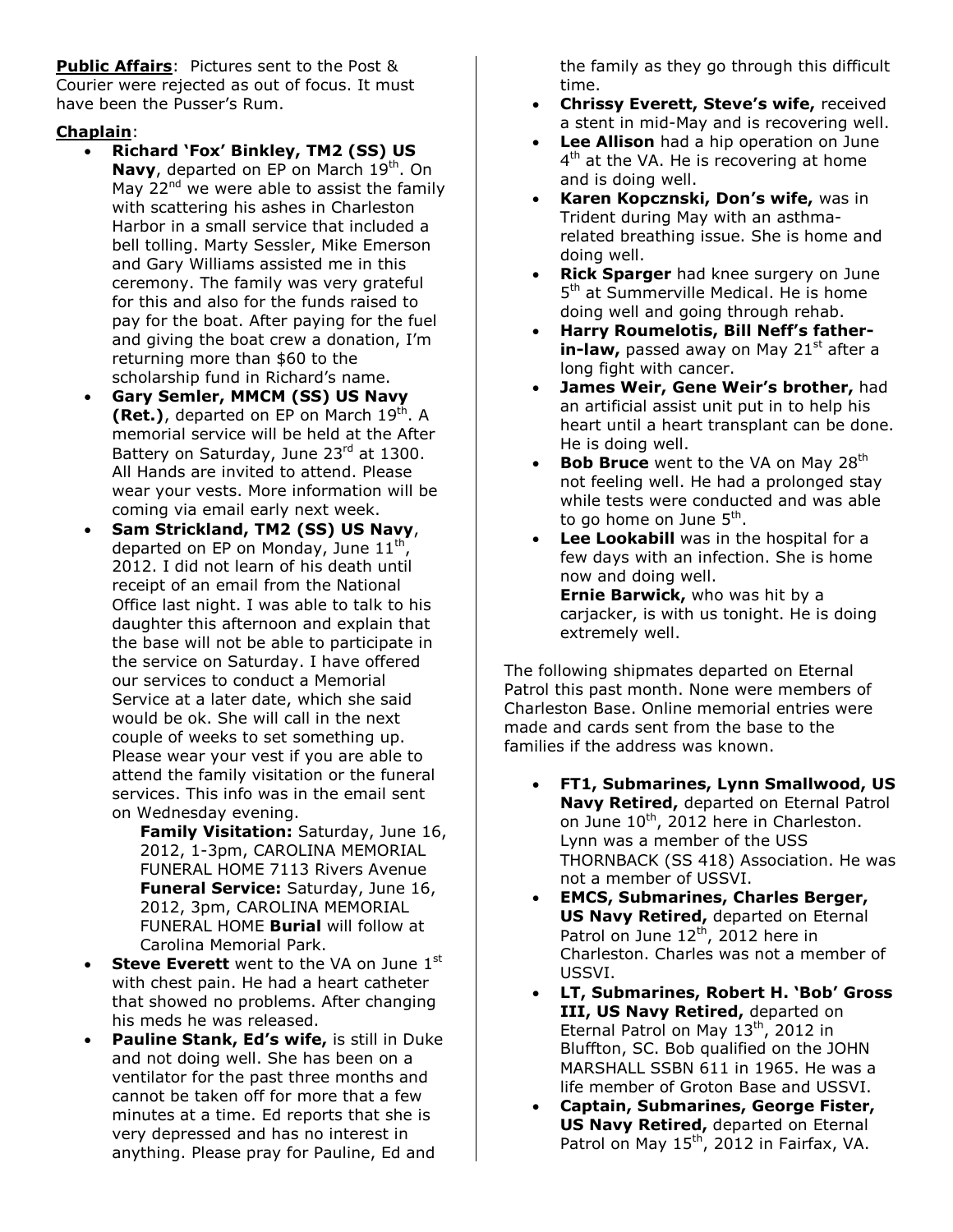Capt. Fister was Commanding Officer on TUNNY SSN 682 from 1982-1984. He was not a member of USSVI.

- **RADM, Submarines, Thomas Evans, US Navy Retired,** departed on Eternal Patrol on May 15<sup>th</sup>, 2012 in Arlington, VA. RADM Evans was Executive Officer on GATO SSN 615 and Commanding Officer on BATFISH SSN 681. He was not a member of USSVI.
- **Captain, Submarines, Leland Mitchell, US Navy Retired,** departed on Eternal Patrol on May 26<sup>th</sup>, 2012 in Poquoson, VA. He was not a member of USSVI.

**Webmaster**: Please visit our site at:

### <http://www.ussvicb.org/>

Please get your photograph taken if you haven't already done so. Also, please complete your Page 2 if you haven't done so.

**Veteran's Affairs**: No report

**Little David:** No report

### **Holland Club**: No report

**SUBVETS WWII**: Roger standing in for Lee. Lee had a hip replacement and is still in a lot of pain. Next meeting will be Thursday the  $21<sup>st</sup>$  of June at Ryan's in Summerville. Papers have been received from National to shut down this year. Local Swamp Fox Chapter will remain active as part of Charleston Base. Great turn out for this meeting of our esteemed WW II members.

### **Historian**: No report

**District Commander**: All hands are reminded to read about the upcoming national elections in the current copy of the American Submariner. Candidates' resumes and bylaw amendments are also available. Please read the amendments carefully and vote accordingly.

**Nuclear Historian**: This story of how our longhaired mess cooks love is put in the proper perspective. This involves the elderly submariner's love of chocolate chip cookies and his last dying effort to consume some of his favorites being baked by his loving mess cook. Smells wafting from the kitchen gave him the final strength for that last final effort to consume these delectable tasty items. After a long arduous trip he espied his goal. Reaching for them his hand was smacked rather smartly by his mess cook and reminded that these items were for his final wake. So much for everlasting love!!!

**Fleet Reserve**: Breakfast will be served on Sunday 17 June for Father's Day for \$5.00.

**Chief of the Boat**: Jimmie Legg delivered the plaques and pictures to the Razorback Base in Little Rock, AR - they were well received.

Well done to those members who attended the Memorial Day service. Photographs were taken with guest speaker U. S. Representative Tim Scott.

Remember Flag Day and what this banner represents for our country. Well done to past Vice Commander Marty Sessler whose tireless efforts have enhanced our continued success as the 2<sup>nd</sup> largest base in the country.

**Base Commander**: Echoed the BZ for Marty. His efforts on our float have restored it to fine shape.

We are going to establish a new position - Public Events Coordinator (parades, memorials, float maintenance, etc.). Anyone wishing to take on this effort should contact the executive board.

All hands are reminded to step up and take on some of these jobs instead of letting a small percentage of our 300+ members to do it all. Well done to those who have recently volunteered to do these jobs.

Steve Morawiec has relieved me as newsletter editor. Contact him at: [steven.morawiec@comcast.net](mailto:steven.morawiec@comcast.net)

Exec Board recommendations for National Office are:

Senior Vice Commander: Bill Andrea Secretary: John Clear Treasurer: Richard McPherson.

Ken Hutchinson served with Len Heiselt, who is running for National Secretary, and he is his recommendation.

Many of the candidates are running unopposed.

### **Old Business**: None.

**New Business**: A free breakfast will be held for SubVet Chiefs by the NPTU active duty CPOs and the newly selected Chief Petty Officers at 6AM on 11 September 2012. Please support this event, as it is incumbent on retired CPOs to carry on the true traditions of the CPO community that have been passed down through the years. This is truly a great experience and these youngsters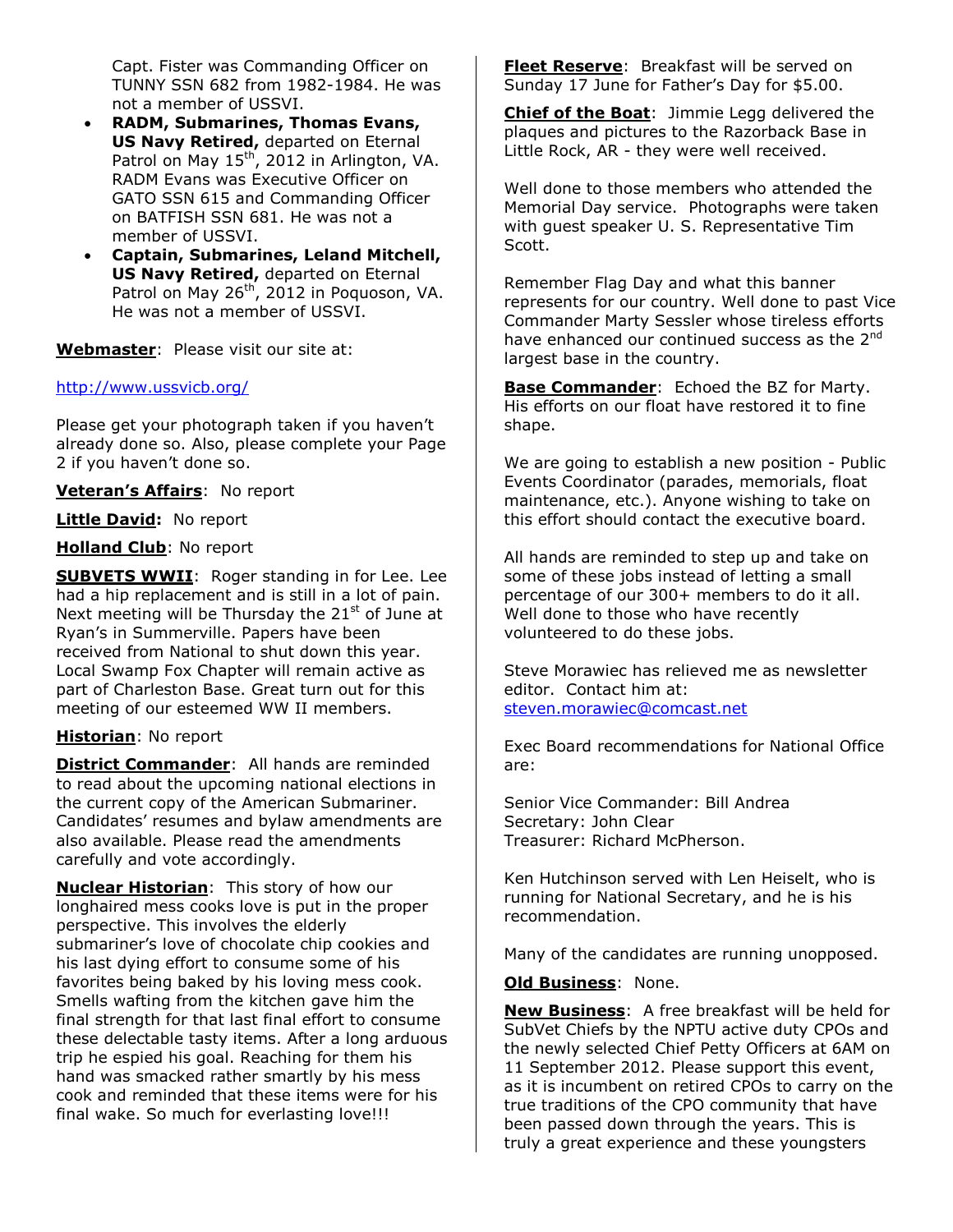deserve our participation.

The USS Clamadore is in sad shape. Volunteers are needed to help clean up the boat. Pending recent news stories about turning the boat into a new reef, a working party may not be needed. The USS Clamadore coordinator is Tom Lufkin. Contact him at tom@tlufkin.com

From the After Battery: A memorial for MMCM (SS) Gary Semler will be held at the After Battery @ 1300 on Saturday 23 June followed by a cook out and fellowship.

Please look for any WW II or Korean Vets for the Honor flights to Wash DC.

**Good Of The Order**: The Old Fort Baptist Church will be holding a patriotic ceremony on Sunday, July  $1<sup>st</sup>$  at 1730. Our flag detail will conduct a flag ceremony. More information here:

[http://www.oldfortbaptist.org/#/calendar-and](http://www.oldfortbaptist.org/#/calendar-and-events/celebrate-america)[events/celebrate-america](http://www.oldfortbaptist.org/#/calendar-and-events/celebrate-america)

**Depth Charge**: Drawing winner Bob Isaman donated \$100 to the Scholarship Fund.

**Meeting Adjourned**: The Base Commander adjourned the meeting at 2000.

*" I have spread the mantle of my nation over the ocean, and will guard her forever. I am her heritage, and yours. I am the American Sailor."* 

### **July Submarines Lost**

| <b>USS S 28</b> | SS 133 | July 4, 1944  |
|-----------------|--------|---------------|
| USS Robalo      | SS 273 | July 26, 1944 |

### July Happenings

July 4 – Independence Day Local Celebrations: [North Charleston](http://www.charlestonlowcountry.com/specialpages/4thofJulyNorthCharleston.html) [Charleston Patriots Point](http://www.charlestonlowcountry.com/specialpages/4thofJulyPatriotsPoint.html) **[Summerville](http://www.charlestonlowcountry.com/specialpages/4thofJulySummerville.html)** [Folly Beach](http://www.charlestonlowcountry.com/specialpages/4thofJulySummerville.html)

July 12 – Regular Monthly Meeting



July Birthdays

| Bognar    | Deal      | Donofrio | Fox            |
|-----------|-----------|----------|----------------|
| Freshour  | Gunnis    | Higgins  | <b>Jenkins</b> |
| Keller    | Kennedy   | Leal     | Menefee        |
| Owens     | Petersen  | Scott    | Simpo          |
| Smith, J. | Smith, P. | Snyder   | Stanfield      |
| Stoll     | USA       | Whatley  |                |

*"We hold these truths to be self-evident, that all men are created equal, that they are endowed by their Creator with certain unalienable Rights, that among these are Life, Liberty and the pursuit of Happiness".* 

*The Declaration of Independence July 4, 1776* 

*" There, I guess King George will be able to read that."* 

*John Hancock* 

*On signing the American Declaration of Independence* 



**I DON'T BOW TO MANY MEN** But when I do, it's normally to a Submariner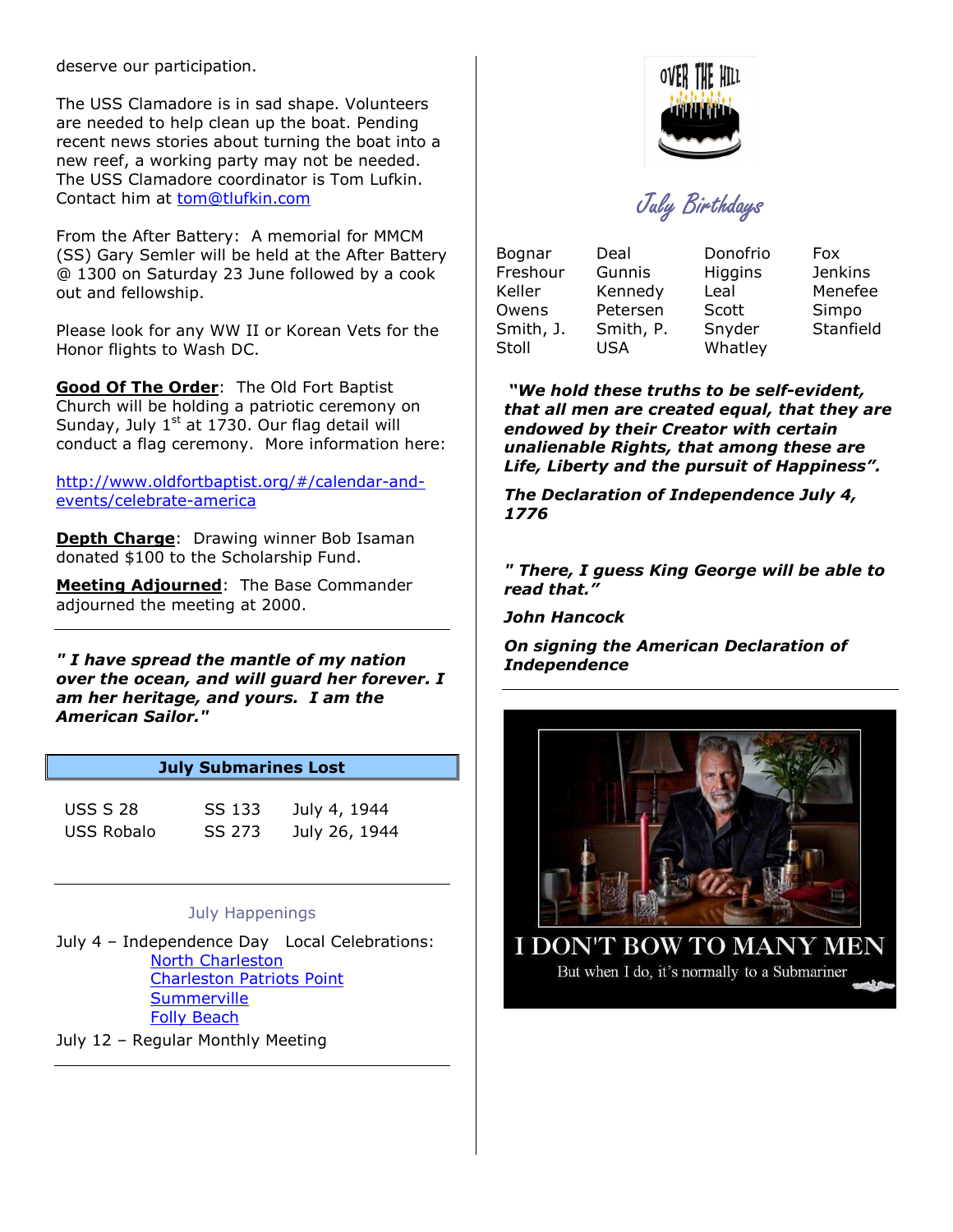## **Submarine News**

## **First Qualified Female Submarine Supply Officer Receives Supply Dolphins**

BREMERTON, Wash. - A Sailor assigned to USS Ohio (SSGN 726) became the first female supply officer to qualify in submarines, June 22.

LT Britta Christianson of Ohio's Gold Crew received her Submarine Supply Corps dolphins from the Gold Crew Commanding Officer Captain Rodney Mills during a brief ceremony at Puget Sound Naval Shipyard and Intermediate Maintenance Facility (PSNS & IMF).

"I'm very proud of Lt. Christianson's accomplishments today," said Mills, "and I'm glad to welcome her to the elite community of dolphin-wearing submariners, past and present. She is a superb supply officer, an excellent watchstander, and she will be critical to ensuring the ship's success during our upcoming deployment."

Ohio is currently undergoing maintenance at PSNS & IMF, having returned to the Pacific Northwest in March after a 14-month forward deployment to the U.S. 7th Fleet area of responsibility.

Christianson, a native of Chippewa Falls, Wis., joined the Gold Crew in November 2011 during Ohio's deployment. She is one of 13 women - four supply officers and nine submarine line officers under instruction - assigned to Ohio and USS Maine (SSBN 741) at Naval Base Kitsap-Bangor, Wash. Twelve other women are assigned to USS Wyoming (SSBN 742) and USS Georgia (SSGN 729), based in Kings Bay, Ga.

To receive her Supply dolphins, Christianson - already a qualified Naval Flight Officer and surface supply officer - was required to demonstrate knowledge in basic submarine operations and engineering fundamentals, perform damage control functions, and qualify as a diving officer of the watch (DOOW).

"I was honored to be given the opportunity to serve aboard a submarine, so receiving my dolphins is like icing on the cake for me," said Christianson. "It was a lot of hard work, but at the end of the day, two things bring us and our submarine home safely: knowledge of the submarine and our ability to execute the mission, and that basically sums up what dolphins are all about. I owe a lot of my thanks to my captain, chiefs and crew members who trained me and helped me to learn my boat."

Prior to reporting to their boats beginning in November 2011, Christianson and the other women assigned to Ohio, Maine, Wyoming and Georgia graduated from the Submarine Officer Basic Course in Groton, Conn. In addition, the submarine line officers under instruction graduated from the Naval Nuclear Power School at Charleston, S.C., and underwent naval nuclear prototype training.

Ohio and USS Michigan (SSGN 727) are homeported at Naval Base Kitsap-Bangor and forward deployed to Guam.

# **USS Triton Bell Rings On**

Recruit Training Command (RTC) held a dedication ceremony in the USS Triton recruit barracks here May 17 welcoming a new quarterdeck fixture, the ship's bell, that served on two submarines named Triton.

"It has brought a lot of closure," said 95-year-old Elna McKenzie Roop, wife of Torpedoman 1st Class Lloyd McKenzie, who went down on USS Triton (SS 201) in World War II. "The father of my two oldest children was lost with the first Triton."

The ceremony honored veterans and families from both Tritons (SS 201 and SSN 586), which served during World War II and the Cold War, respectively. The ship's bell, which now resides on the quarterdeck of the Triton at RTC, was used in both submarines, prior to the loss of SS 201 during World War II and during the decommissioning of SSN 586 in 1969.

The ceremony featured a former Triton Commanding Officer, retired Capt. Robert Rawlins, and a former Chief of the Boat, retired Master Chief Harold Weston, along with Capt. Steven Bethke, commanding officer of RTC. Retired Rear Adm. Peter Chabot, a former USS Triton (SSN 586) crewmember and Rear Adm. David Steindl, commander of Naval Service Training Command, were also in attendance.

"It's really an emotional experience for all of us," Rawlins said. "I think for the families, very emotional. And to have a barracks named after the Triton, it's really wonderful. I spent 25 years in the submarine force, in one job or another. I really appreciate everything that's going on here."

Steindl said the bell was a bridge between past Sailors and the more than 37,000 recruits who graduate from RTC each year, many who will be berthed in the Triton barracks.

# **USS Mississippi Commissioned**

The Navy commissioned USS Mississippi (SSN 782), the ninth Virginia-class attack submarine, during a ceremony in Pascagoula, Miss., June 2

Mississippi, built under a unique teaming agreement between General Dynamics Electric Boat and Huntington Ingalls Industries - Newport News, delivered to the Navy in just over 62 months - the fastest delivery yet for a Virginia class submarine. All Virginia class submarines currently under construction are on track to deliver early to the Navy.

"Mississippi's commissioning is the culmination of a very successful construction process for our Navy/industry shipbuilding team," said Rear Adm. (sel.) Michael Jabaley, Virginia-class program manager and vice commander, Naval Sea Systems Command. "Mississippi was delivered to the fleet a year ahead of her contracted date, and was the most combat ready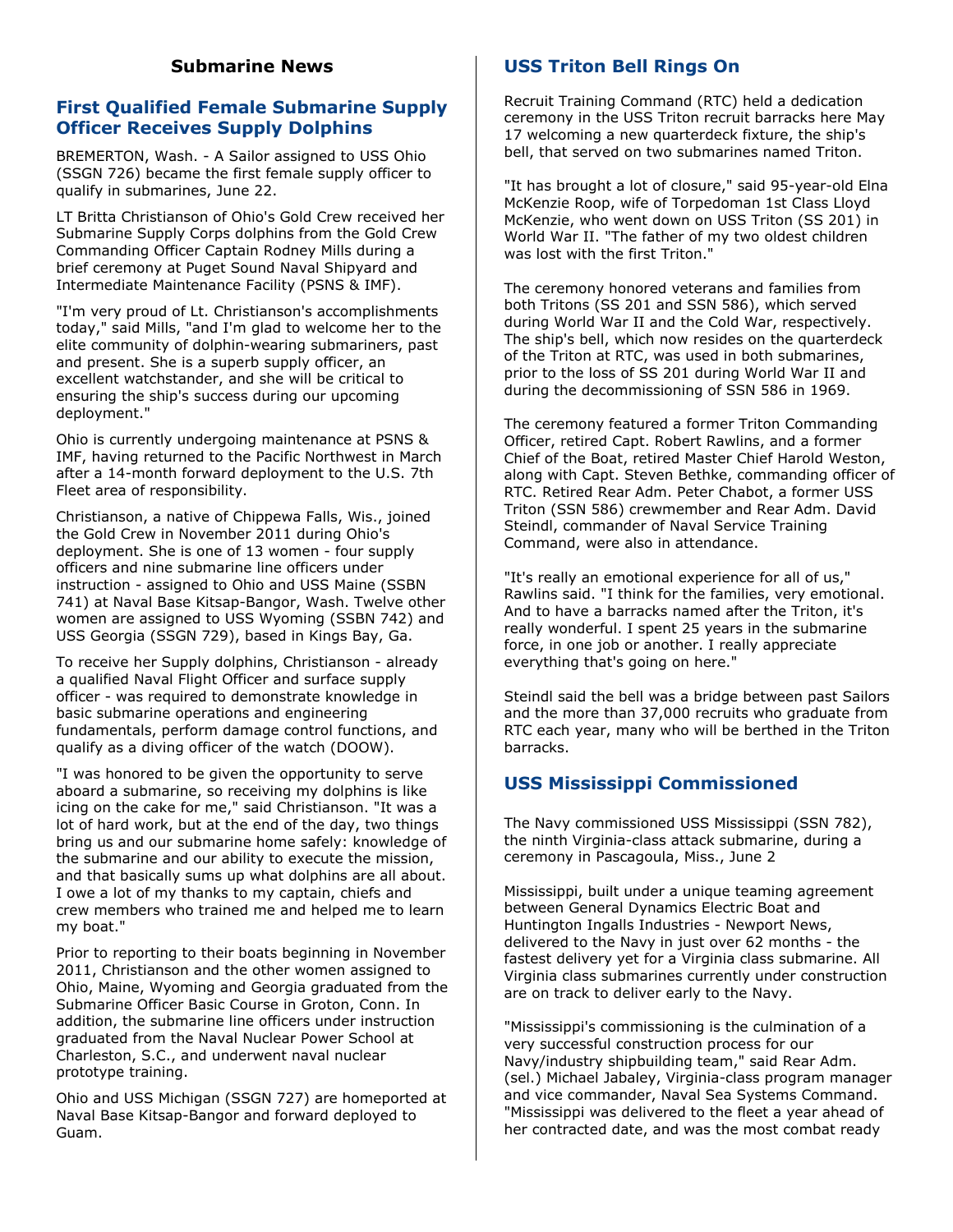Virginia class submarine to date as determined by the Navy's Board of Inspection and Survey."

In time-honored tradition, the ship's sponsor Allison Stiller, deputy assistant secretary of the Navy (ships), issued the order to, "Man our ship and bring her to life!" With the order, Mississippi's crew ran aboard and placed the submarine in commission.

"The Submarine Force and the fleet have eagerly anticipated this day," said Rear Adm. David Johnson, program executive officer for submarines. "USS Mississippi provides the Navy with unique and unparalleled capabilities and joins the fleet at a time when submarines are being called upon to perform vital national security tasking around the globe."

## **U.S. Navy Officially Names USS Indiana Submarine**

For the first time since the late 1940's, Indiana will have a ship named after it.

U.S. Navy Secretary Ray Mabus came to Indy to announce the new attack sub, USS Indiana. Though the ship won't be in the water for a while, Mabus says it might be ahead of schedule. "Right now it's scheduled to come into the fleet in 2017, but these have been coming in ahead of schedule, so I'm hoping it will be here quicker."

This is the third ship to take Indiana's name, including the famous World War II battleship that fought in the South Pacific.

## **Maine Shipyard Investigates Small Fire Outside Nuclear Submarine Damaged in Blaze Last Month**

KITTERY, Maine — A Maine shipyard is investigating what caused a small fire outside a nuclear-powered submarine that was severely damaged by another blaze last month.

The fire was reported about 7 p.m. Saturday in the dry dock where the USS Miami is located, The Portsmouth Naval Shipyard said.

A shipyard employee doused the fire with a portable extinguisher before the shipyard's fire department arrived, and the ship's reactor was never in danger, officials said. No one was hurt. The shipyard did not release additional information.

The latest fire was reported less than four weeks after a May 23 fire heavily damaged the submarine while it was in dry dock for an overhaul. That fire damaged the torpedo room, crew quarters, and command and control areas in the front of the submarine, but the nuclear propulsion components at the back of the sub were spared.

The Navy has estimated repair costs at \$400 million.

The fire started when an industrial vacuum cleaner sucked up a heat source that ignited debris inside the vacuum, officials say.

In the aftermath of the fire, the Navy directed all public shipyards to empty their industrial vacuum cleaners after each shift or remove them from ships.

The Naval Sea Systems Command is reviewing all models of vacuum cleaners now used aboard ships and will issue a directive by the end of June on which models are authorized for use.

The Portsmouth Naval Shipyard Fire Department responded to a report of another potential blaze aboard the USS Miami submarine on June 6, but it turned out to be a false alarm.

## **Iran Taking Initial Steps Towards Making Nuclear Submarine**

TEHRAN - Iran has claimed that it had begun work on designing the country's first nuclear-powered submarine, a technology possessed by a select group of nations.

Senior Iranian naval commander, Rear Admiral Abbas Zamini, said the country was at an "initial" phase of manufacturing atomic submarines. The Admiral claimed that the country had made "astonishing progress" in developing and acquiring civilian nuclear technology for various power-generation, agricultural and medical purposes, and said such advancements allow Iran to think of manufacturing nuclear-fueled submarines, Iran's Fars News Agency reported.

The comments by the Lieutenant Commander of the Navy for Technical Affairs came as Tehran is at odds with the Western nations over its nuclear program, with Washington suspecting it of developing weapons technology.

The agency said that Iran had success in repairing heavy submarines and had ability to carry out full or partial repairs of submarines. He pointed out that using nuclear power to fuel submarines is among the civilian uses of the nuclear technology and all countries are entitled to the right to make such a use.

Only an elite group of nations -- the US, Russia, France, Britain and China possess the technology to build a nuclear-powered submarine. India too is nearing the official induction of its indigenous nuclearpowered submarine 'INS Arihant'.

# **Navy Secretary to Host USS Colorado Naming Ceremony**

Secretary of the Navy Ray Mabus will host a ship naming ceremony in honor of USS Colorado, June 25, at 2 p.m. MST at the Colorado State Capitol Building in, Denver, Colo.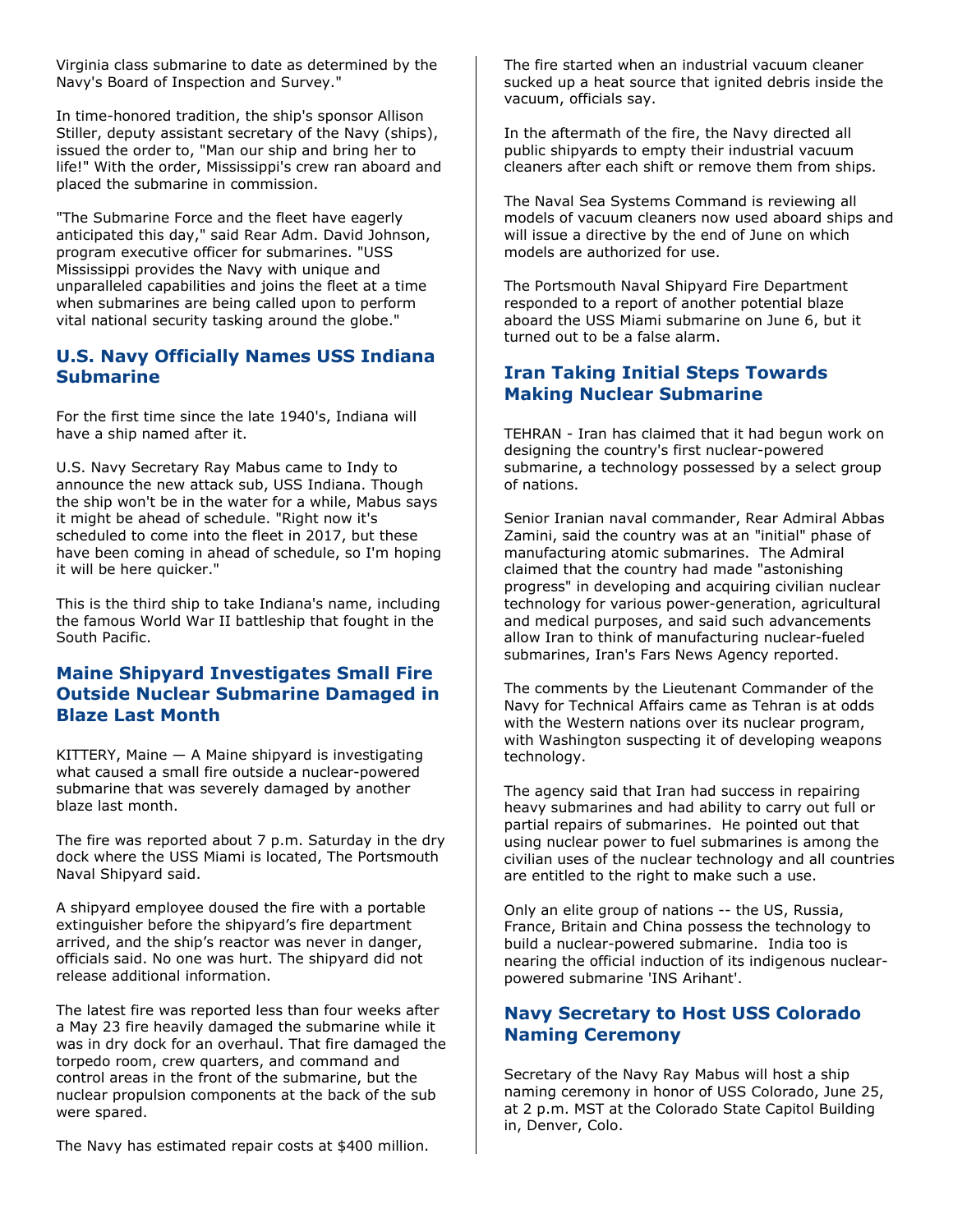Colorado, a Virginia-class submarine designated SSN 788, is the fourth ship to bear the name and the third to be named for the state. The second ship was a battleship that stood as the lead ship of her class, participated in the Tarawa invasion and suffered two kamikaze hits while supporting the landings at Leyte Gulf in November 1944.

This next-generation attack submarine will provide the Navy with the capabilities required to maintain the nation's undersea supremacy well into the 21st century. Virginia-class submarines will have enhanced stealth, sophisticated surveillance capabilities, and special warfare enhancements that will enable them to meet the Navy's multi-mission requirements.

The future USS Colorado will have the capability to attack targets ashore with highly accurate Tomahawk cruise missiles and conduct covert long-term surveillance of land area, littoral waters or other seabased forces. Other missions include anti-submarine and anti-ship warfare; mine delivery and minefield mapping. It is also designed for Special Forces delivery and support.

SSN 788 will be built at Electric Boat in Groton, Conn and will be 7,800 tons and 377 feet in length, have a beam of 34 feet and operate at more than 25 knots submerged. It is designed with a nuclear reactor plant that will not require refueling during the planned life of the ship, reducing lifecycle costs while increasing underway time.

Virginia-class submarines are built under a unique teaming arrangement between General Dynamics Electric Boat and Huntington Ingalls Industries-Newport News.

## **SUBVETS NEWS & VIEWS**

### **Why should I vote? by T. Michael Bircumshaw**

Great Question. I suppose that the first reason is because you can. There are a multitude of countries where that right is not available. I ask you to take a look at those countries without a vote and check out their respective human condition to that of countries where a person can vote.

It seems like if you have the right to vote and you do not choose to exercise it then you may as well give up the right to have anything to say about the way the country or the organization is run. You just pay the taxes or the dues and suffer whatever consequences are levied upon you by the ruling party. You become a person deprived of voice or input, you made the initial choice to not be involved.

On the other hand if you do vote then you are clearly endowed with the right to criticize, offer suggestions, applaud, or as those who did not vote, you can just sit quietly and accept that which is handed out,

democracy offers you that choice.

Voting (even for an uncontested position) gives you the opportunity to say thank you or to put in a bit of moral support for those who do step up and offer their time and effort to make the organization better and to keep it growing and staying on the tracks in pursuit of our future.

Voting is the mainstay of the democratic principles under which we live. It is the very foundation of our society and I am thinking that getting in on the basic principles of your organization or your country will enhance your desire to know more about each one and probably contribute in some small or greater way to making them better, for you and for those who will succeed us all.

In the case of USSVI our successors are the youngsters, from E-1 to O-10, that are now standing the watches from the conn to the messcook who will someday relieve us all.

Please vote, it really does matter and you can do it with the ballot from the American Submariner or more easily from your home PC, no envelope and "forever" stamp needed.

Thank you for your service both in and out of USSVI.

Best, Michael

P.S. The polls are open 24/7, why not take time to vote?

## **AVAILIBILITY OF ROOMS FOR 2012 USSVI CONVENTION by James A Fox**

IF YOU HAVEN'T BOOKED YOUR CONVENTION ROOM YET PLEASE READ AND HEED!!!!

Since the Marriott and Sheraton are sold out, arrangements have been made at the Courtyard by Marriott for additional rooms. The Courtyard by Marriott is about 350 yards from the Sheraton and about 500 yards from the Marriott. There are rooms blocked out from 2 thru 8 Sept at the same \$109 rate. Parking is included in the room rate. The room block is set up and reservations can be made at any time.

If making reservations by phone, call the hotel at 757- 963-6000 or toll free at 800-894-7956 and ask for the USSVI reunion group. Online, reservations can be made at [here](http://www.marriott.com/hotels/travel/orfdt-courtyard-norfolk-downtown/) and entering group code SUBSUBA for rooms with a king bed, and SUBSUBB for rooms with 2 Queen beds. A couple of extra rooms are being held the day before and after.

In Marriott's booking system, Courtyard by Marriott is unable to change the general hotel information on the confirmation pages, SO when you book, you will probably get a message on your confirmation advising that the parking fee is \$19 per night. That is the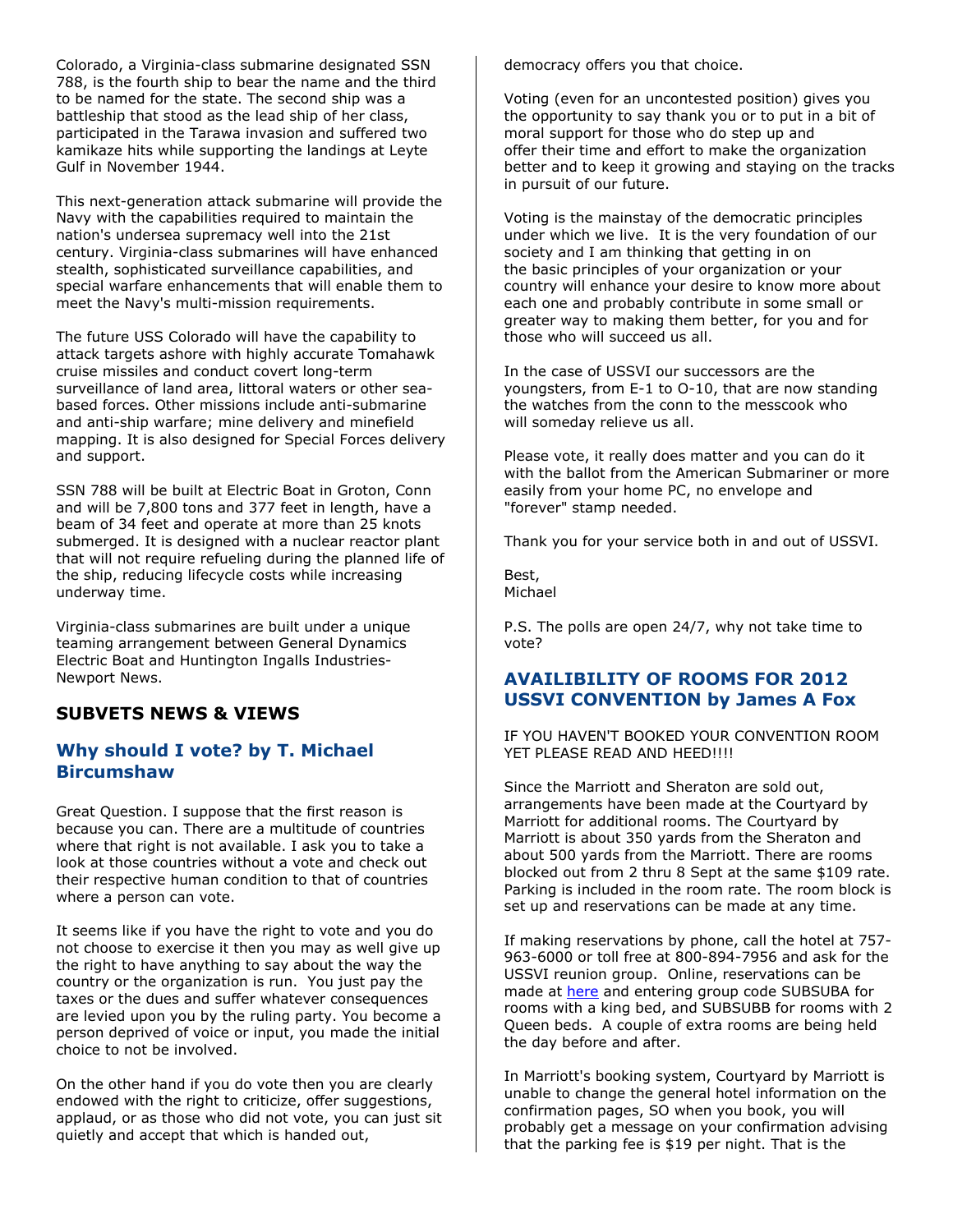standard rate, but guests booked with the group will get complimentary parking!

They did check meeting room availability and right now they have meeting rooms available, so they should definitely be able to work out a hospitality room a couple nights for boat reunions.

# **Navy & Veteran News and Other Gouge**

## **How to locate someone who is or was in the Navy**

The Navy does not keep track of anyone once they've left the Navy. Individuals may serve an initial obligation of a certain number of years and then be discharged, or they may remain for more than one tour and then be discharged, or they may remain until eligible to transfer to the Fleet Reserve or to retire.

To locate retirees, limited service is available through the World Wide Locator (address above). Correspondence will be forwarded, if possible, to the retiree since individuals' addresses are not releasable by law under the Privacy Act. Also, many times the address is not known.

For those individuals who left the Navy prior to being eligible for retirement or transfer to the Fleet Reserve, there is no formal way of trying to locate them. You may try the last place they called home and see if there are any records with either that local government or in the local newspaper's files, or you may just place an advertisement in any of the many veterans' organizations magazines.

Visit [http://www.navy.mil/navydata/nav\\_legacy.asp?id=168](http://www.navy.mil/navydata/nav_legacy.asp?id=168) for more information.

# **Requesting a copy of Your Military Service Record (DD Form 214 & SF-180)**

Military personnel records can be used for proving military service, or as a valuable tool in genealogical research.

Most veterans and their next-of-kin can obtain free copies of their DD Form 214 (Report of Separation) and other military and medical records. Use this website to get started:

<http://www.archives.gov/veterans/military-service-records/>

# **Senior Discounts**

Here's an opportunity to save some \$\$

YOU must ASK for your discount!

RESTAURANTS: Applebee's: 15% off with Golden Apple Card (60+) Arby's: 10% off (55+) Ben & Jerry's: 10% off (60+) Bennigan's: discount varies by location (60+) Bob's Big Boy: discount varies by location (60+) Boston Market: 10% off (65+) Burger King: 10% off (60+) Chick-Fil-A: 10% off or free small drink or coffee (55+) Chili's: 10% off (55+) CiCi's Pizza: 10% off (60+) Denny's: 10% off, 20% off for AARP members (55+) Dunkin' Donuts: 10% off or free coffee (55+) Einstein's Bagels: 10% off baker's dozen (60+) Fuddrucker's: 10% off any senior platter (55+) Gatti's Pizza: 10% off (60+) Golden Corral: 10% off (60+) Hardee's: \$0.33 beverages everyday (65+) IHOP: 10% off (55+) Jack in the Box: up to  $20\%$  off  $(55+)$ KFC: free small drink with any meal (55+) Krispy Kreme: 10% off (50+) Long John Silver's: various discounts (55+) McDonald's: discounts on coffee everyday (55+) Mrs. Fields: 10% off at participating locations (60+) Shoney's: 10% off Sonic: 10% off or free beverage (60+) Steak 'n Shake: 10% off Monday & Tuesday (50+) Subway: 10% off (60+) Sweet Tomatoes: 10% off (62+) Taco Bell: 5% off; free beverages for seniors (65+) TCBY: 10% off (55+) Tea Room Cafe: 10% off (50+) Village Inn:  $10\%$  off  $(60+)$ Waffle House: 10% off every Monday (60+) Wendy's: 10% off (55+) White Castle: 10% off (62+)

RETAIL & APPAREL: Banana Republic: 10% off (50+) Bealls: 20% off first Tuesday of each month (50+) Belk's: 15% off first Tuesday of every month (55+) Big Lots: 10% off Bon-Ton Stores: 15% off on senior days (55+) C.J. Banks: 10% off every Wednesday (60+) Clarks: 10% off (62+) Dress Barn: 10% off (55+) Goodwill: 10% off one day a week (date varies by location) Hallmark: 10% off one day a week (date varies by location) Kmart: 20% off (50+) Kohl's: 15% off (60+) Modell's Sporting Goods: 10% off Rite Aid: 10% off on Tuesdays & 10% off prescriptions Ross Stores: 10% off every Tuesday (55+) The Salvation Army Thrift Stores: up to 50% off (55+) Stein Mart: 20% off red dot/clearance items first Monday of every month (55+)

GROCERY: Albertson's: 10% off first Wednesday of each month (55+) American Discount Stores: 10% off every Monday  $(50+)$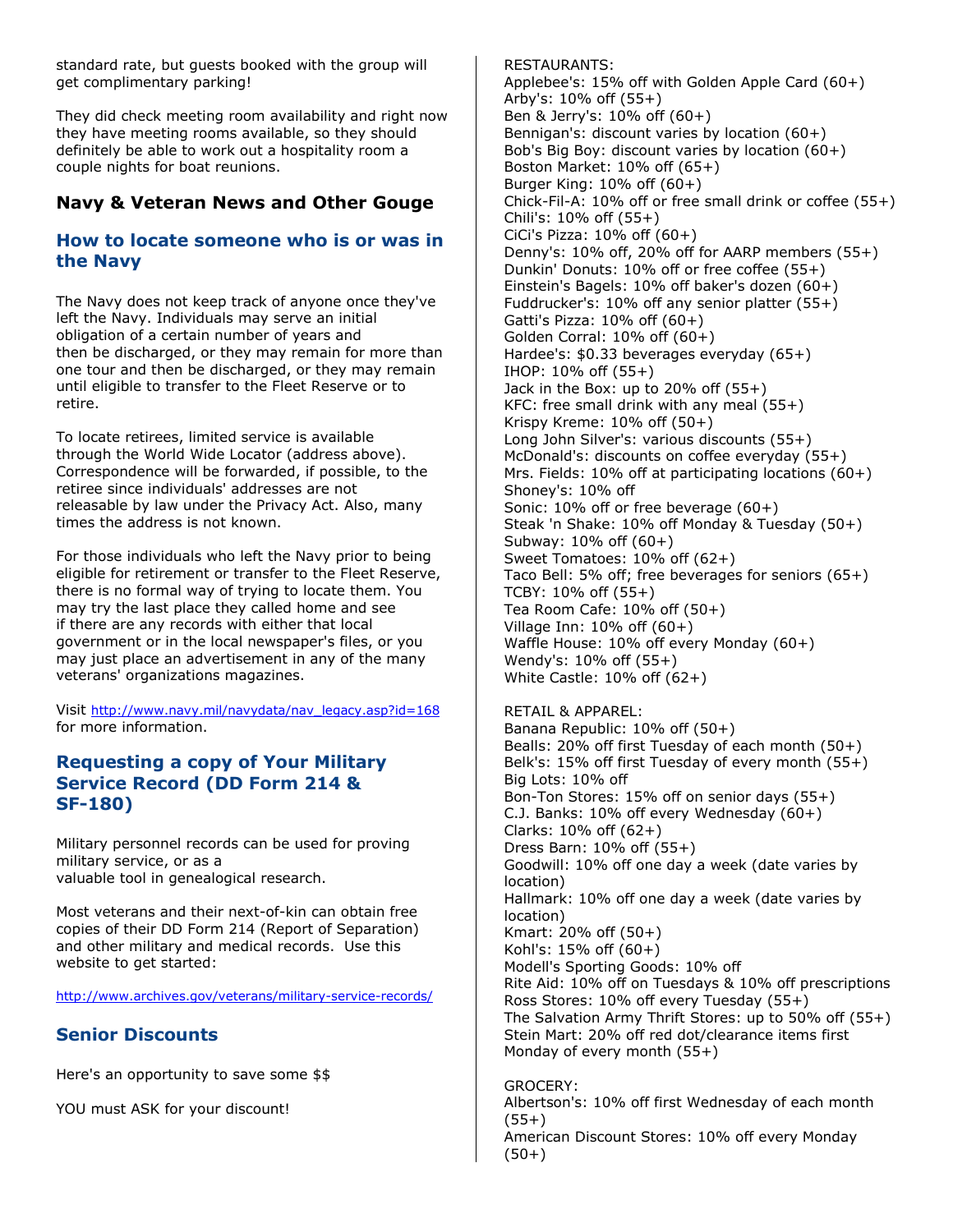Compare Foods Supermarket: 10% off every Wednesday (60+) DeCicco Family Markets: 5% off every Wednesday  $(60+)$ Food Lion: 6% off every Monday (60+) Fry's Supermarket: free Fry's VIP Club Membership & 10% off every Monday (55+) Great Valu Food Store: 5% off every Tuesday (60+) Gristedes Supermarket: 10% off every Tuesday (60+) Harris Teeter: 5% off every Tuesday (60+) Hy-Vee: 5% off one day a week (date varies by location) Kroger: 10% off (date varies by location) Morton Williams Supermarket: 5% off every Tuesday  $(60+)$ The Plant Shed: 10% off every Tuesday (50+) Publix: 5% off every Wednesday (55+) Rogers Marketplace: 5% off every Thursday (60+) Uncle Guiseppe's Marketplace: 5% off (62+)

TRAVEL:

Airlines: Alaska Airlines: 10% off (65+) American Airlines: various discounts for 65 and up (call before booking for discount) Continental Airlines: no initiation fee for Continental Presidents Club & special fares for select destinations Southwest Airlines: various discounts for ages 65 and up (call before booking for discount) United Airlines: various discounts for ages 65 and up (call before booking for discount) U.S. Airways: various discounts for ages 65 and up (call before booking for discount)

Rail: Amtrak: 15% off (62+)

Bus:

Greyhound: 5% off (62+) Trailways Transportation System: various discounts for ages 50+

Car Rental: Alamo Car Rental: up to 25% off for AARP members Avis: up to 25% off for AARP members Budget Rental Cars: 10% off; up to 20% off for AARP members (50+) Dollar Rent-A-Car: 10% off (50+) Enterprise Rent-A-Car: 5% off for AARP members Hertz: up to 25% off for AARP members National Rent-A-Car: up to 30% off for AARP members

Over Night Accommodations: Best Western: 10% off (55+) Cambria Suites: 20%-30% off (60+) Clarion Motels: 20%-30% off (60+) Comfort Inn: 20%-30% off (60+) Comfort Suites: 20%-30% off (60+) Econo Lodge: 20%-30% off (60+) Hampton Inns & Suites: 10% off when booked 72 hours in advance Holiday Inn: 10%-30% off depending on location (62+) Hyatt Hotels: 25%-50% off (62+)

InterContinental Hotels Group: various discounts at all hotels  $(65+)$ Mainstay Suites: 10% off with Mature Traveler's

Discount (50+); 20%-30% off (60+) Marriott Hotels: 15% off (62+) Motel 6: 10% off (60+) Myrtle Beach Resort: 10% off (55+) Quality Inn: 20%-30% off (60+) Rodeway Inn: 20%-30% off (60+) Sleep Inn: 20%-30% off (60+)

ACTIVITIES & ENTERTAINMENT: AMC Theaters: up to 30% off (55+) Bally Total Fitness: up to \$100 off memberships (62+) Busch Gardens Tampa, FL: \$3 off one-day tickets (50+) Carmike Cinemas: 35% off (65+) Cinemark/Century Theaters: up to 35% off U.S. National Parks: \$10 lifetime pass; 50% off additional services including camping (62+) Regal Cinemas: 30% off SeaWorld Orlando, FL: \$3 off one-day tickets (50+)

CELL PHONE DISCOUNTS: AT&T: Special Senior Nation 200 Plan \$29.99/month (65+) Jitterbug: \$10/month cell phone service (50+) Verizon Wireless: Verizon Nationwide 65 Plus Plan \$29.99/month (65+).

MISCELLANEOUS: Great Clips: \$3 off hair cuts (60+) Super Cuts: \$2 off haircuts (60+)

*USSVI Charleston Base has not checked out or verified any of these discounts. - Editor*

# **On The Web**

**Some Websites and Blogs of Interest to USSVICB Members** 

**[Ralph H. Johnson VA Medical Center](http://www.charleston.va.gov/) [Charleston](http://www.charleston.va.gov/)**

**[Navy Times](http://www.navytimes.com/)**

**[The Stupid Shall Be Punished](http://bubbleheads.blogspot.com/)**

**[Submarinesailor.com](http://www.submarinesailor.com/)**

**[Commander Submarine Force Blog](http://comsubfor-usn.blogspot.com/)**

**[Virtual Tour of USS Pampanito SS 383](http://www.maritime.org/tour/index.php)**

**[On Eternal Patrol.com](http://www.oneternalpatrol.com/)**

(email your favorite links for publication to [steve\)](mailto:steven.morawiec@comcast.net)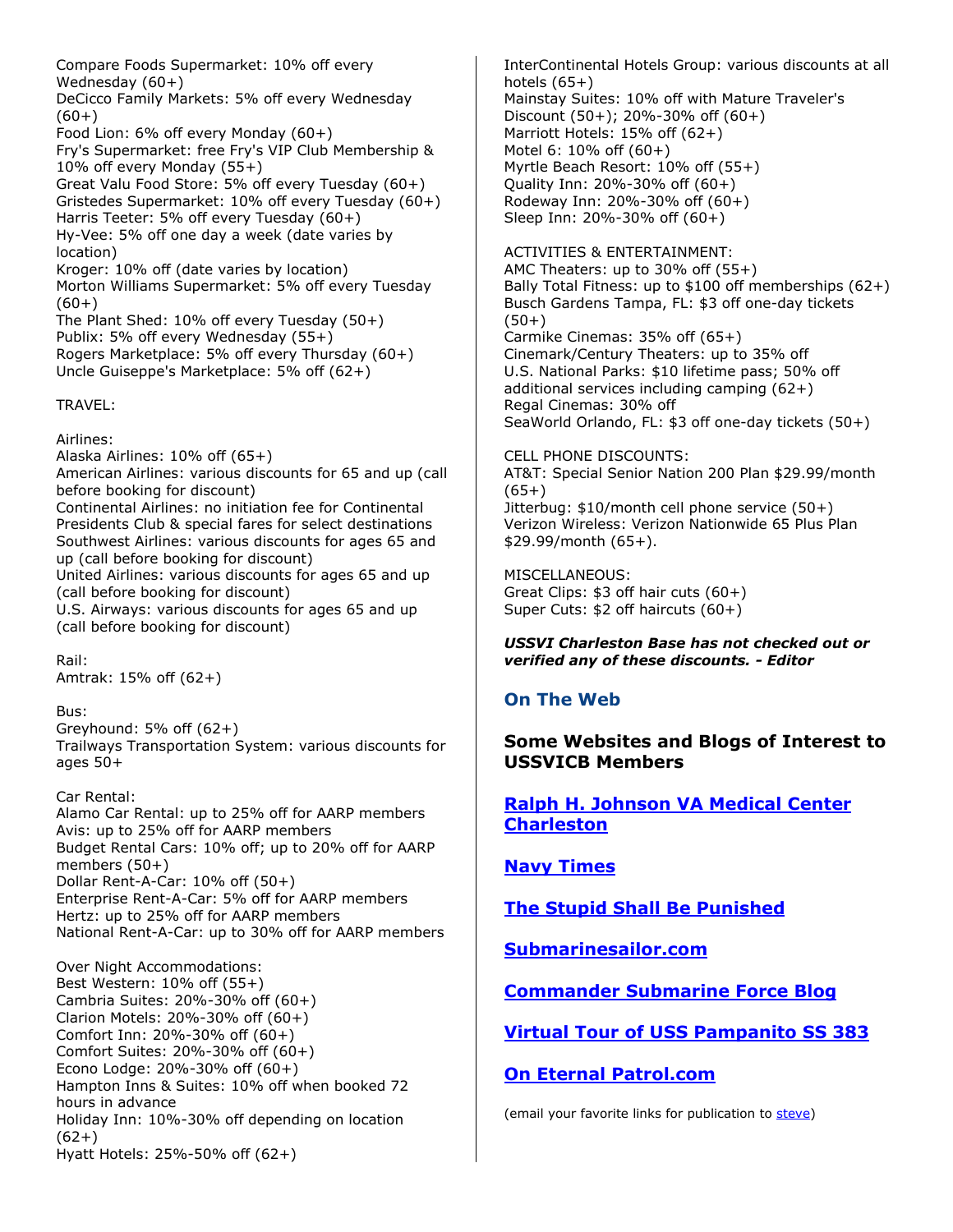# **Navy History**

## **The Sculpin's Lost Mission: A Nuclear Submarine in the Vietnam War By Admiral Charles R. Larson, U.S. Navy (Retired), with Captain Clinton Wright, U.S. Navy (Retired), and Paul Stillwell**

One would expect that Cold War "special ops" involving U.S. nuclear-powered submarines are shrouded in secrecy. Other American sub activities during that era, however, are also hidden, one for a very strange reason.

In 1971, after he had spent two and a half years of duty in the White House as naval aide to President Richard Nixon, Commander Chuck Larson was ready to go back to sea. He was ordered to be executive officer of the attack submarine Sculpin (SSN-590), under Commander Harry Mathis. For several months the boat went through workups off the coast of southern California to prepare for a deployment to the western Pacific. That deployment included active participation in the Vietnam War.

After leaving the West Coast in January 1972, our first assignment was a classified special operation that lasted about two months. It went very well. The mission helped us hone our ship-handling and intelligence-gathering skills, and made us confident in our capabilities, and feel good about the way the ship was operating. Although it is still classified after all these years, it's safe to say that it was intelligencegathering targeted against the Soviet Union.

Years later, Sherry Sontag and Christopher Drew's book, Blind Man's Bluff (New York: Public Affairs, 1998), described Cold War submarine operations. Because of security concerns, I can't specifically discuss the contents, but the book is a good read.

After the special operation, the Sculpin went into Yokosuka, Japan, for some liberty, and my wife, Sally, met me there. I had grown my beard while at sea and that, combined with my black hair and pale complexion after the extended period underwater, made me look, according to Sally-like Rasputin, the mad tsarist Russian.

In March, shortly after we began our second operation, patrolling the South China Sea, we were diverted for a specific mission. The U.S. government believed supply trawlers were operating out of Hainan Island, off the southern coast of the People's Republic of China. They were running arms, ammunition, and supplies from the northern part of the Gulf of Tonkin down to the Vietcong in the IV Corps region, the southernmost portion of Vietnam. U.S. forces discovered this when ground troops caught the enemy in the act of offloading a trawler on a South Vietnamese beach. The incident sparked a big firefight, creating the legend that the trawler crews were elite forces willing to fight to the death. It also initiated a concerted effort to stop

the traffic by convincing the enemy that it could not succeed.

Each of the trawlers could carry about 100 tons of munitions. Several suspect ships were photographed, so we knew generally what they looked like, but as long as they were in international waters, we had no means to interdict them other than to turn them around by making low passes with a P-3 Orion patrol plane or a close approach by a surface ship. This was complicated by the fact that so many legitimate trawlers like them were in the area. Several gunrunners had been turned around, but this would not stop the at-sea resupply effort.

To convincingly discourage the effort, it would be necessary to destroy them in the waters off South Vietnam before they could land their cargo. The plan that evolved was to use a submarine to follow one from Hainan to South Vietnam and finger it for our forces to destroy. We were selected for this mission.

### The Pursuit Begins

We took up a patrol station off Hainan on 10 April. After referring to a book with images of the different types of trawlers and what we could expect, we picked up our quarry on 12 April. The wardroom was divided on whether she was a good prospect. However, the ship resembled photographs of other known suspects, and her projected track was taking her toward the west coast of the Philippines, which did not make sense for a fisherman. So we took off in trail. Not long thereafter, the trawler turned to the south, and that was the clincher for us. She had an extremely distinctive shaft rub and propeller sound, which our sonarmen could easily discriminate from background noise. We relied completely on passive sonar to avoid being detected. The active sonar in the Skipjack-class submarines wouldn't have been reliable because of the reverberations in shallow water.

The ship we followed was probably 200 feet long, a large trawler, certainly suitable for open-ocean fishing. We did, of course, identify her by periscope before we started to trail, but we weren't able to follow her totally by periscope and maintain visual contact. We didn't want to take the chance of having our periscope seen in the flat, calm waters of the South China Sea. Also, she was making a speed of advance through the water of about 11 knots. That meant that if we were going to do our periscope operations every now and then, get out radio messages, and do our required housekeeping evolutions, we were probably going to have to run an average of about 18 or 20 knots submerged to keep up with her. We also had to include time for ocean analysis and tactical maneuvering to make certain we were staying with the correct target.

One more challenge was that the trawler was heading south, right through the "dangerous ground." On charts of the South China Sea, an area about 180 nautical miles wide and 300 miles long is simply labeled dangerous ground. Our charts had one track of soundings through that area-taken in 1885. We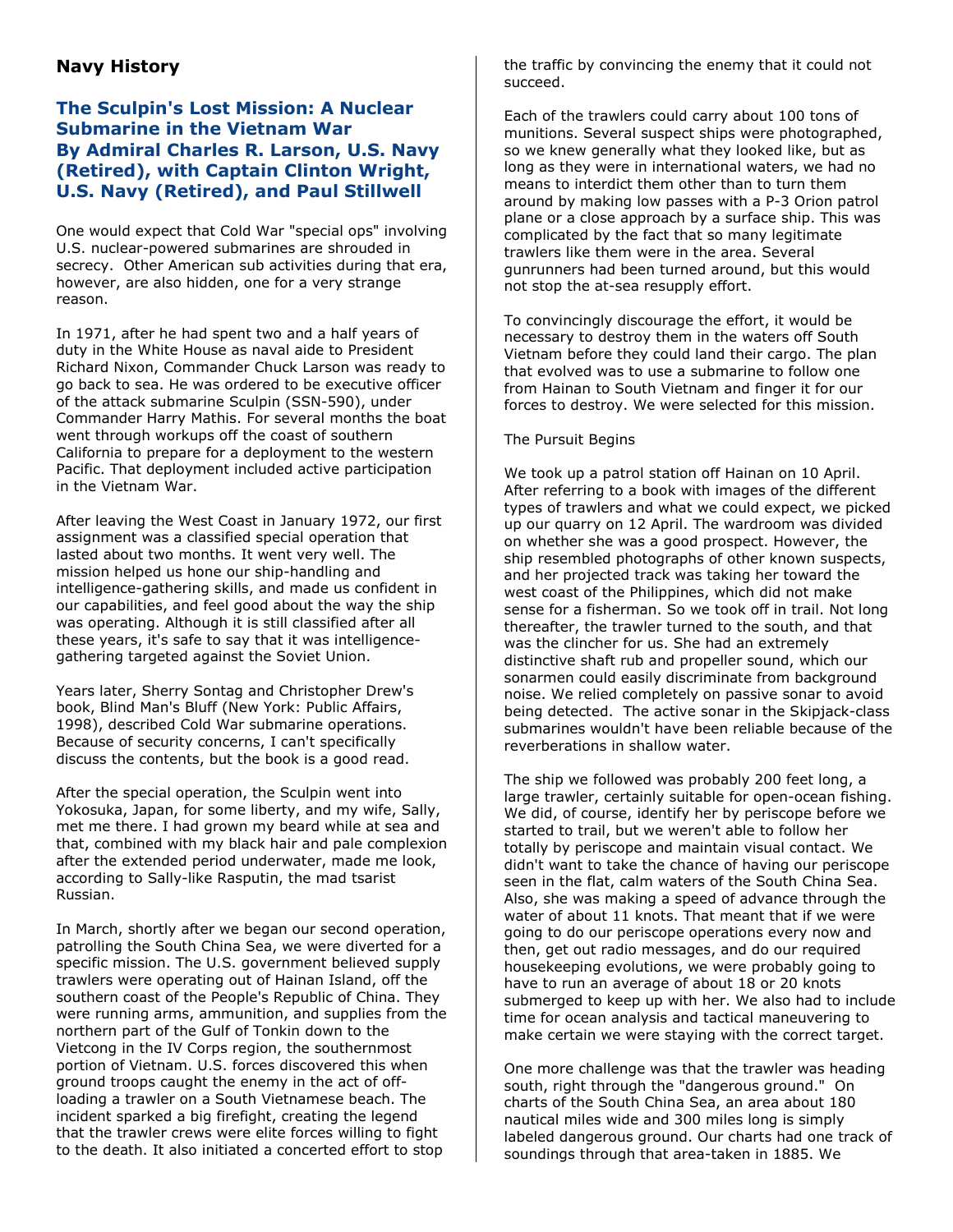assessed that the terrain was fairly level, but the depth was 200 feet or less in most of this area. So we were in a position of running up to 20 knots in 200 feet of water, with between 30 to 80 feet under the keel at that high speed. Our ship could react very quickly to plane (control surface) movements, so we had only our most experienced officers of the deck, diving officers, and planesmen on station. Our chief petty officer diving officers controlled the ship's depth by supervising the planesmen. They did a superb job.

As the trawler headed south, she vectored a little to the east and went into an area in the dangerous ground where we couldn't go. Up to then, although we were in the dangerous area, we felt secure in knowing the bottom was fairly level. But now she went into an area that was littered with rocks, shoals, and shipwrecks. I wondered then if the trawler's crew was smart enough to do what we called a "sanitization move"-go where even surface ships wouldn't follow. She doubtlessly believed that if she went through there she would come out the other side well clear of any tailing vessel.

I was absolutely convinced that the trawler was unaware of our presence (that became clear later when we intercepted a radio message). We believed the ship's course change was simply a safety move. While we were able to use our fathometer to plot the bottom and know the depth under our keel, the device looks only directly down; it doesn't look ahead. We were genuinely worried about what we couldn't see ahead-an undersea mountain, a wreck, or something else.

#### Lost and Found

When the trawler had entered the dangerous ground, we requested cover from an on-call P-3 Orion. Although we were under the operational control of the U.S. Military Assistance Command, Vietnam (MACV) in Saigon , we had the ability to call the shots on the scene. We wanted the aircraft to remain covert, so it would not scare the trawler back into port by making low passes near her. During the ship's voyage through this very shallow, wreck-strewn portion of the dangerous ground, the plane, remaining at high altitude to minimize the chance of being seen, kept track of her by radar and visual observation. We dodged around the area by hauling off to the west, then south, and finally back to the east, to an area where we predicted the trawler would emerge, still in the dangerous ground. As the P-3 turned the contact over to us, the trawler appeared just about where we thought she would. We picked her up from the distinctive shaft rub and propeller sound and got in close enough to get a good positive periscope observation. We then went back in trail.

As we headed south in the South China Sea, we approached a new hazard. We found a large number of oil-drilling platforms near the coast of Borneo. We first became aware of this hazard through the prolonged tracking of a diesel contact, which prompted the CO, Commander Harry Mathis, to go up to periscope depth

for a look. We spotted an uncharted platform. If the rigs were operating, that was no problem; we could plot the location of their noisy diesel engines. We found some charted, some not, some operating and others not.

Our concern, of course, was about those uncharted and not running. We made frequent periscope observations to avoid the platforms, which forced us to run faster to maintain the quarry's speed of advance. We continued south at higher speeds for longer periods of time, sometimes with barely 20 to 30 feet of water beneath the Sculpin's keel.

As our target passed between the Great Natuna Islands, we made an end run around North Natuna. After that, our quarry was on a beeline for the Gulf of Thailand, passing through the busy sea-lane between Hong Kong and Singapore. The density of the large shipping traffic in this lane was incredible. Crossing it was like running across a busy freeway. It was night time, and sonar was useless amid all the traffic noise, so we crossed at periscope depth following our quarry's stern light, maneuvering to avoid the large ships bearing down on us from both directions.

The Gulf of Thailand presented a new challenge. The water was hot, 86 degrees Fahrenheit, and shallow, averaging 110 feet deep, and the bottom was flat. The surface was a dead calm mirror with fishing buoys and nets everywhere, not to mention small fishing boats of every description. It was also very hazy and so hot that the horizon was somewhat obscure. Such were the wartime circumstances that our operation order authorized us to operate in water as shallow as six fathoms. Who says nuclear-powered submarines can't operate in the littorals?

### How Invisible?

During this time we half-jokingly talked about "the hump." We were trying to visualize what the Sculpin looked like on the surface, running at 20 knots, with maybe only 40 feet from the top of the sail to the surface. We visualized a hump-the water displaced above the boat's hull-roaring through the South China Sea like a mini tidal wave, with observers wondering what it was. We assumed the ship left some sort of trail but were certain one would have to be very close to be able to see it.

An incident when I had command duty got my attention. I brought the Sculpin up to periscope depth and saw what I thought was a periscope going by. My first reaction was, "Holy smoke, there's another submarine up here." Then I realized it was a small water-saturated log that was floating vertically. Just for a moment I thought there were two submarines staring at each other and wondered which one was going to blink first.

As the trawler moved farther south, she made a distinct turn to the west and then to the northwest. We were absolutely sure she was a gunrunner, going in to land and off-load her ammunition. Then, two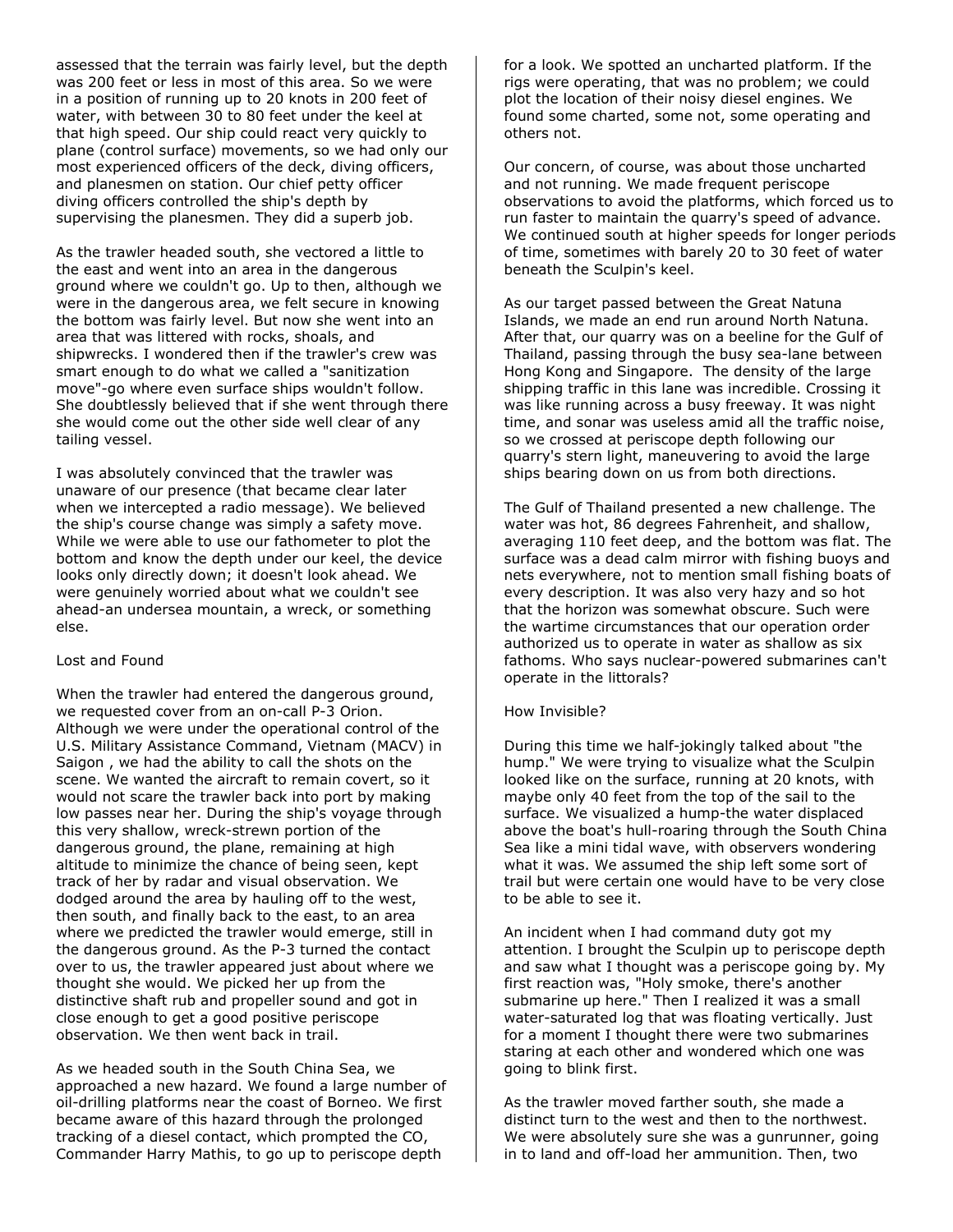things happened. We were ordered by MACV to photograph our target and alerted to prepare to execute a provision in our operation order for us to sink our target with torpedoes.

The photographic mission meant leaving our trail position and speeding up ahead of the target to take pictures as the trawler cruised by. The risk of detection was great because of the flat calm sea and our hump as we repositioned at high speed. To avoid this, we had to go as deep as possible. Commander Mathis selected 90 feet keel depth, leaving 20 feet between the keel and the bottom. We limited periscope exposure to 6 inches for less than ten seconds. We did get good pictures and apparently were not detected, although one photograph revealed three men on deck looking in our general direction. The depth control skill of our diving officer chiefs was extraordinary.

### Where'd She Go?

Immediately after the trawler made the northwest turn, and just before we communicated with higher authorities, we lost contact for about two hours. Up to that point, our target had been somewhat predictable, cruising on a straight course to the northwest near the center of the Gulf of Thailand about 100 miles off the coast of South Vietnam, with the familiar shaft rub being tracked by sonar. It was night with a full moon, and we saw her lights through the periscope. The horizon was indistinguishable. Suddenly, sonar reported she had stopped, and while the CO watched, the trawler turned off her lights. Blind and deaf, we then lit off the radar and made several sweeps that revealed nothing. This was not too surprising. When a radar hasn't been used in months and is not tuned, taking it out and rotating it a couple of times doesn't guarantee a high probability of picking up a small target. We were not sure whether she had stopped for the night or was moving away in a new direction at slow speed. We reported the lost contact, which threw the operational command authority in Saigon into a panic. They had been moving South Vietnamese naval forces along the coast to maintain a blocking position based on our updates, so the whole operation threatened to unravel. Commander Mathis and I huddled and decided: "Well, we've got to assume that she's making a run toward the border up there. Let's just go down and run as fast as we can and get about 30 miles ahead of her predicted track and set up a barrier."

So we moved up and waited for her farther up into the Gulf of Thailand. We made that sprint at 20 knots with 20 feet under the keel. At first daylight, we contacted our on station P-3 aircraft and described our quarry, particularly her white color. We requested that the Orion's crew search the area from where we lost contact to the Vietnamese coast. They reported several widely separated contacts; only one of them was white. The CO authorized a low-altitude identification pass, and the P-3 made a positive ID. They reported to Saigon, and we closed the target. As we neared, we regained that familiar shaft rub and when we took

another periscope look, it was her-positive identification, both sonar and visual.

Originally, MACV requested authorization for us to sink the target with our torpedoes, but this was not approved. For years I assumed that the National Command Authority in Washington, D.C., disapproved the request. However, several years later, Harry Mathis, who by then was a captain, was commanding officer of the Submarine Base Pearl Harbor. He regularly played tennis with retired Admiral Bernard "Chick" Clarey, who had been commander-in-chief Pacific Fleet at the time of our operation. Admiral Clarey remembered the operation very well because he and Admiral John McCain, commander-in-chief Pacific, had followed our progress closely in daily briefings. Admiral Clarey told Mathis that he had argued vehemently in favor of having us shoot, but Admiral McCain was not convinced it would work. Instead, South Vietnamese naval forces were called in to do the job on 24 April.

#### High-Seas Drama

The surface forces-led by a South Vietnamese destroyer escort-challenged the trawler, which hoisted a Chinese flag and an international flag signal designating they were fishing. The South Vietnamese commander was hesitant to take action because he was concerned about creating an international incident. Fortunately, we established communications with the U.S. liaison officer on board the destroyer with the UQC underwater telephone. His first question was whether we could verify this ship as our trawler. We told him, "Absolutely, this is the one without a doubt." We then went to periscope depth to observe.

The trawler tried to convince the South Vietnamese destroyer that she was an innocent fishing vessel. We spoke once again with the liaison officer and with higher authorities and said: "We are absolutely sure that this ship came out of Hainan flying a PRC (People's Republic of China) flag. We have tracked her 2,500 miles to this position, and in our opinion she is a gunrunner making a run toward the border and certainly is not a fisherman. We can verify who she is, which should allow us to take whatever action is appropriate."

As we later learned from the intercepted communication, the trawler at one point said, "I think there is a submarine out there." This was the first indication that the trawler crew was aware of us as we coordinated with the destroyer. Based on our identification, the destroyer escort ordered the trawler to stop, and when she failed to comply, began making intimidating runs at her, finally opening fire from a standoff position with her 3-inch guns. The trawler was hit and began burning, running in a circle as if the rudder was jammed hard over.

We watched through the periscope, and our crew gathered in their mess to watch on the TV monitor. Suddenly, with a thunderous roar, clearly audible through the Sculpin's hull, the trawler exploded and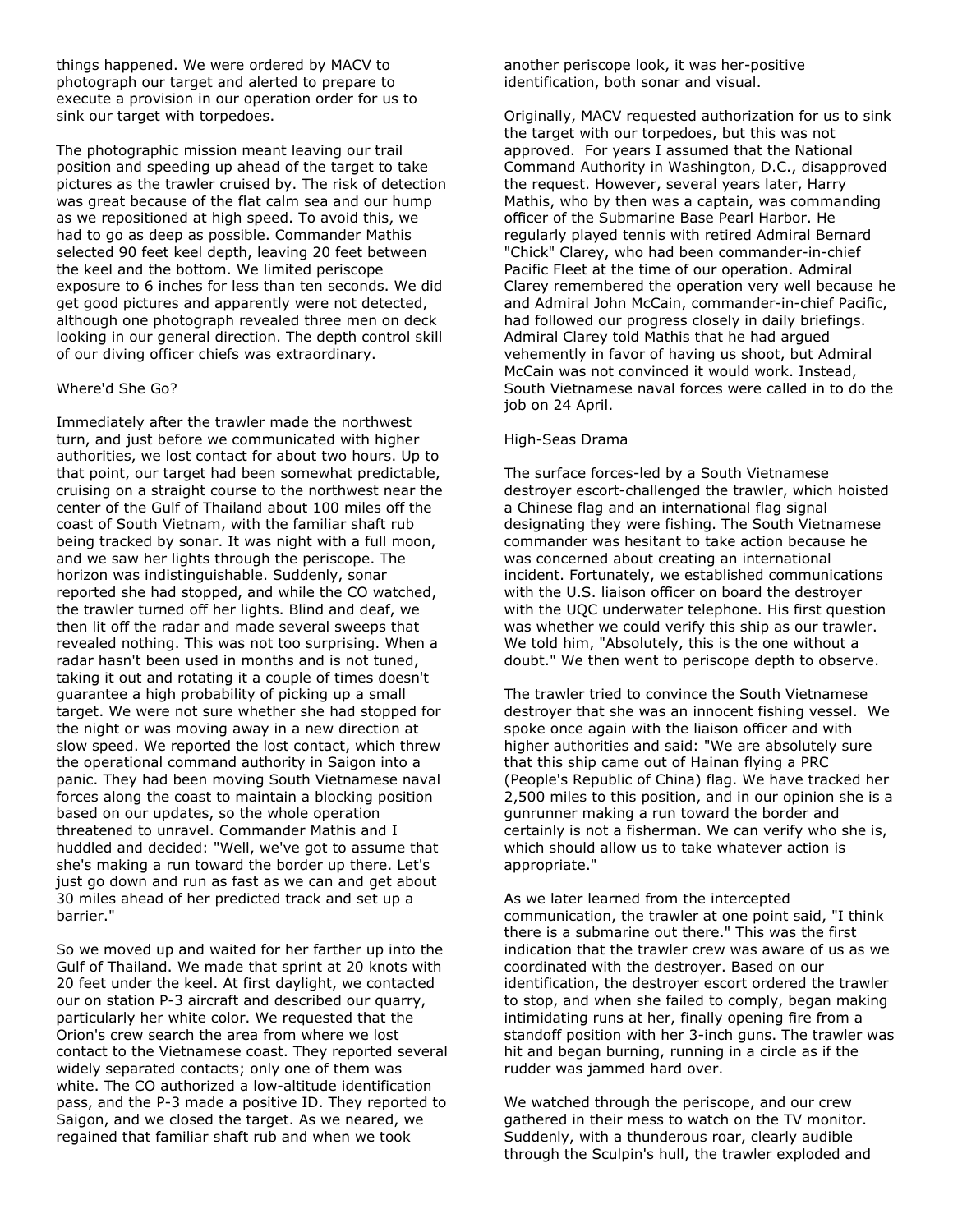disintegrated as its cargo detonated. Flames leaped hundreds of feet in the air, accompanied by the cheers of our crew.

At this moment, Commander Mathis asked the crew over the 1MC for a moment of silence. Enemy or not, they had perished doing their mission. Later, we were pleased to learn that 16 of the trawler crew had been rescued and they spoke Vietnamese, not Chinese. The captain and the navigator were among them and able to provide valuable intelligence about their operations. One of the few casualties was the political officer.

Our communication with command headquarters, through the loitering Orion during the urgent final search, was vital. Only later did we learn that, because of atmospheric conditions, the communications link with Saigon consisted of the P-3 aircraft on station relaying to another P-3 revving up its engines on the ground at its airbase while parked next to a phone booth. A flight crew member would run out to the phone and relay the messages between Saigon and us.

One other significant factor made the mission possible. It could only have been done by a nuclear-powered submarine. That experience gave me great admiration for the diesel-boat crews and skippers of World War II. We had more margin for error than they did because of their speed limitations owing to low battery capacity. If we made a mistake on the Sculpin, we could make it up through speed and repositioning, which couldn't be done with a diesel boat. Certainly our speed came in handy, not only in the basic trail, trying to stay up with a ship doing 11 knots and do all the things we had to do, but also during that period when we lost them. We were able to run quickly forward, reposition up the track, and get a chance to pick them up again. But that blackout period was a low point. We had trailed the ship 2,300 miles and thought we'd lost her.

### Hidden Valor

The trawler's crew verified that their ship was a gunrunner. They had on board enough arms and ammunition to supply the Vietcong in IV Corps for at least 60 days. Her destruction thus made a significant contribution to the safety of U.S. and South Vietnamese troops in the area and set back the enemy's military operations there.

The surviving crew were North Vietnamese. They were split up, with U.S. and South Vietnamese intelligence each interrogating half and their stories compared. It was determined that the navigator's responses were credible because he provided interrogators with exactly the same track we plotted.

The United States learned much about the North Vietnamese at-sea resupply strategy. It also learned that the trawler crews were not elite forces that would resist until death. One engineer told of being at his station when the political officer came to the engine room hatch, told him the enemy had arrived, and ordered him to stay at his post. The engineer, no

doubt considering the nature of the cargo, said, "I immediately went on deck and jumped into the water."

It was an unusual operation. We spent more time submerged inside the 100-fathom curve than any U.S. submarine since World War II. Crew training, equipment reliability, ship control, navigation, sonar, communications, propulsion plant-everything and everyone performed superbly. We could not have asked for anything more. For that operation the Sculpin earned the Vietnamese Cross of Gallantry, the only U.S. submarine during the entire Vietnam War to receive that award.

The Sculpin was also nominated for the submarine combat patrol pin, and our individual awards for the combat "V." If that had been approved, she would have been the first submarine since World War II to get the combat patrol pin. Instead, the nomination was disapproved somewhere up the chain of command. I assume it was probably rejected by a World War II submariner who thought the operation wasn't nearly as hazardous as what he did during his war, and it didn't measure up. I can't argue with that, but the crew had great hope that they could proudly wear the pin for their contribution, particularly to the safety of our troops. Another consideration, however, might have been that those pins would have raised questions and possibly compromised an operation that was still classified.

We covered a huge distance in trail during that operation. Someone asked me later how I slept at night. I said, "With a pillow under my head, up against the bulkhead in case we hit something."

Admiral Larson went on to serve on active duty for 40 years. His senior position was as commander-in-chief of all United States military forces in the Pacific. Captain Wright served 26 years on active duty. He was commanding officer of USS Puffer (SSN-652) and operations officer for Commander Submarine Group Seven. Mr. Stillwell, the former editor of Naval History and the U.S. Naval Institute Oral History Program, has written the "Looking Back" column since 1993.

#### Cold War Records

This article is the result of merging my notes and recollections with those of Clint Wright, who stood a good many watches as Sculpin's officer of the deck during the pursuit of the trawler. Clint also gained access to the unclassified versions of the submarine's deck logs. Other OODs during the operation included Lieutenants Dick Snaider, Jim Gabala, Alan Beam, and Charlie Krupnick.

Getting our joint account through security review was an interesting challenge. Clint's original motive was to publish an article, because he wanted the Sculpin Sailors to get credit for what they did. My motive was to try and get it cleared for my oral history, so at least part of our special operations could be made public to my family and to other interested people. We jointly pursued this effort, dealing with the director of Naval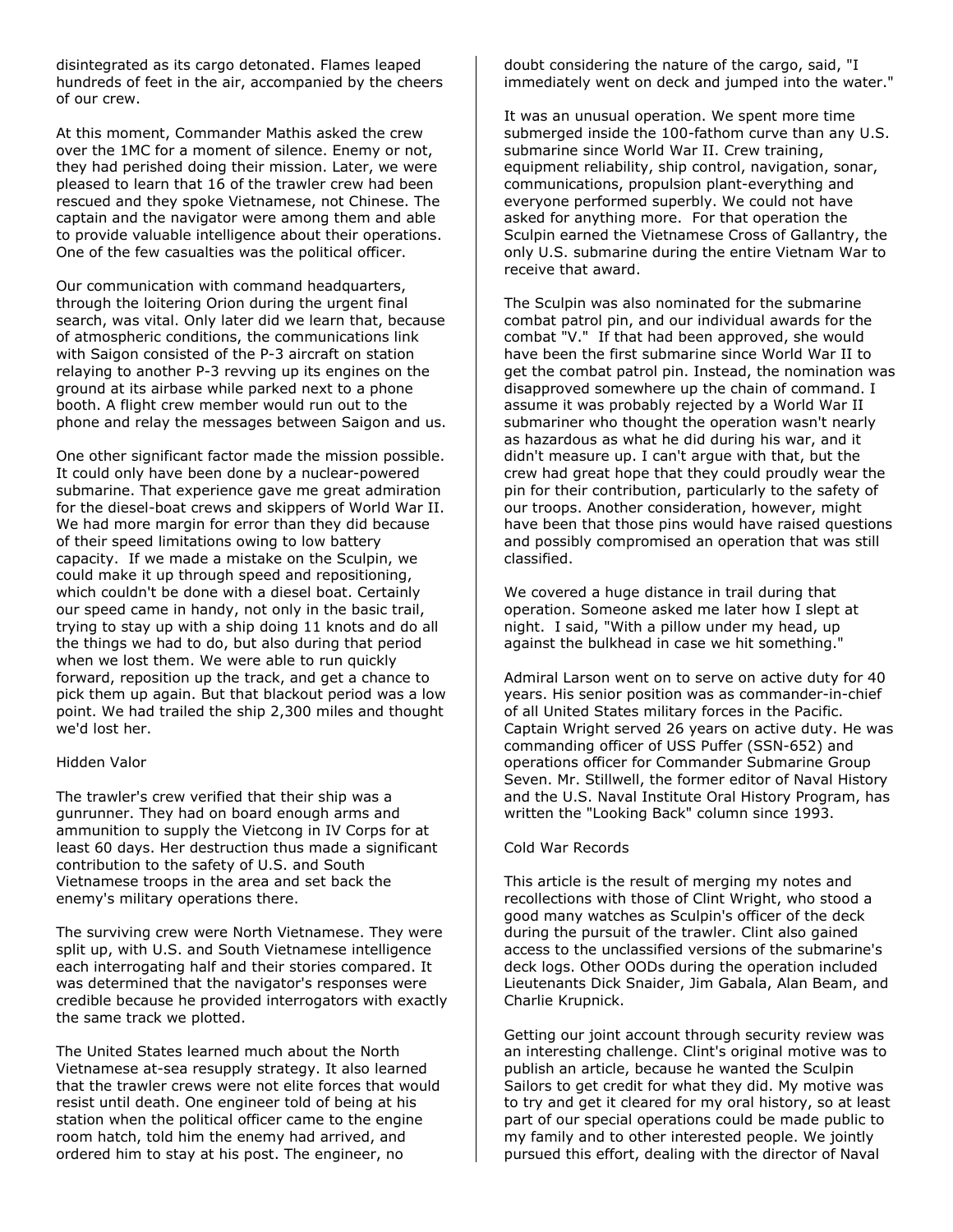Intelligence and several people who used to work for me. The first thing we discovered was that there were absolutely no records of the Sculpin's operations. They had all been destroyed.

This highlights weaknesses in the Naval Intelligence Command's record keeping. As far as we can determine, the Navy had its standard Cold War intelligence gathering, what we called "special operations," which were classified and compartmentalized. Those reports appear to have been preserved. But because the Sculpin's Vietnam operation was not in that category-it was a more conventional, although extremely unusual, operation and didn't have the protection of that system-the reports were purged at some point when the government discarded old records. There is just no official record of this operation.

In putting this story together and sending it forward for clearance by the Navy Department, I think we did a double service. We not only got it cleared so those who served in the Sculpin during this time can receive credit, but we made this operation public and prevented it from being lost forever. At some point, an old Sculpin Sailor would have wanted to talk about it, and there would have been no way to find the records. So I'm very pleased that we were able to do that for our fine crew.

—Admiral Charles R. Larson

Footnote: I was on board and typed all the reports and award recommendations at the time, so I was aware of the entire operation as it unfolded, more so than most including Radio, Sonar, Navigation, Diving Stand; just about everyone except the CO, XO, & OPS.

I found out some 35 or so years after this op, thru Adm Larson, that the munitions discussed in article were being sent from Hanoi thru South Vietnam for North Vietnamese Communist soldiers on the Cambodian/Vietnam border. A superior force (by something like 10 or 12 to 1) of NVC had surrounded an American unit (don't remember if Marines or Army); however, the NVC were unable to take advantage of their superiority due to a scarcity of munitions.

The NVC force were virtually out of munitions. This trawler was re-supplying the force to attack the American unit. After the destruction of the trawler, the U.S. force was able to extract with practically no causalities.

Even though all boat sailors did their part and most never get recognized - It is satisfying to know, even decades later, that we helped save U.S. lives. Jim Hunnicutt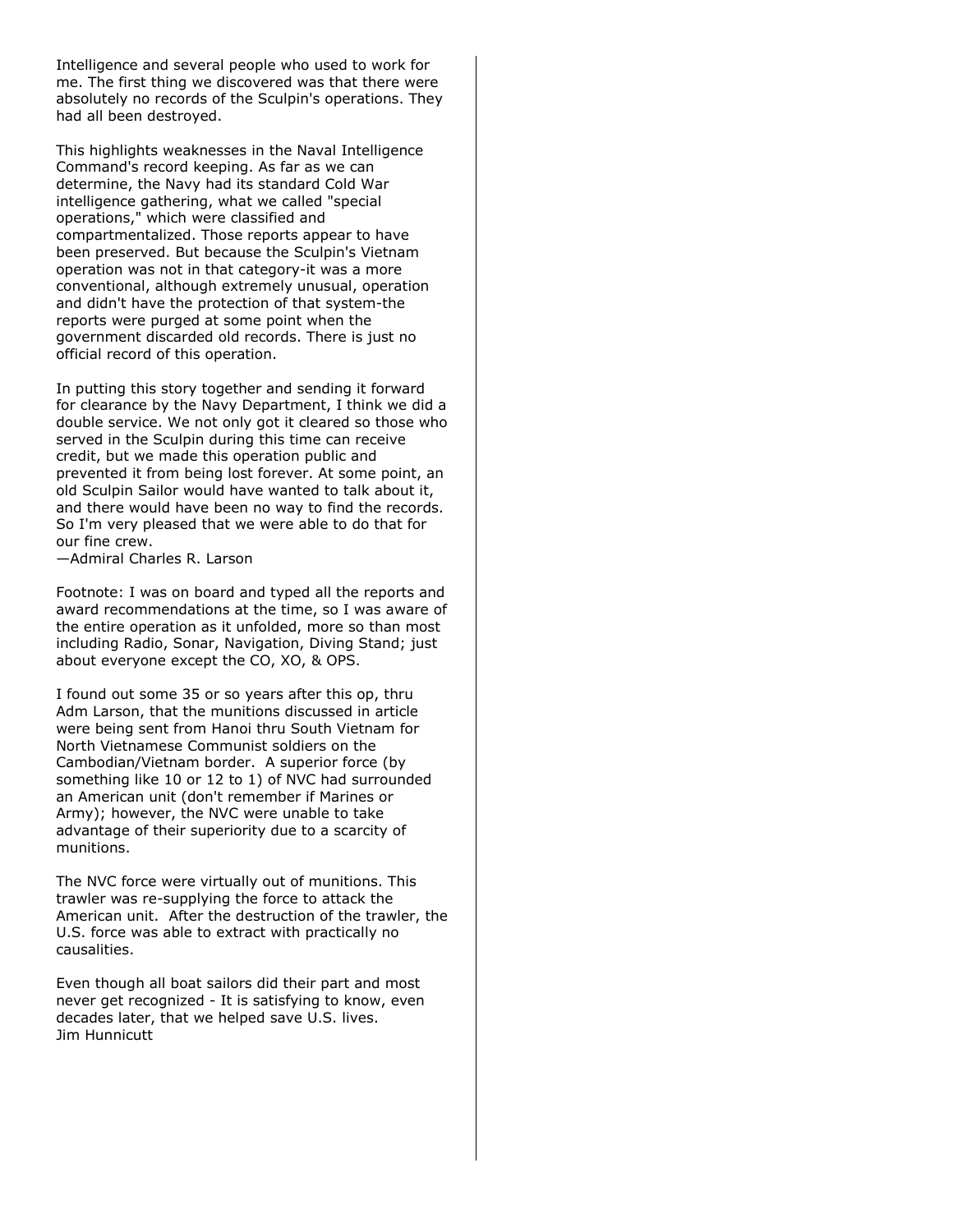I chanced upon a sailor once with an emblem on his chest. It appeared to be two angry sharks on a trash can for a rest.

His white hat was wrinkled and dirty; his neckerchief tied too tight and he had only one eye open as he staggered through the night.

He was young and scrawny and wiry; with knuckles cracked and oozing. I could tell from the way he looked and smelled he'd spent the night whorin' and boozin'.

But as he pulled abreast, he squared his hat and said "Sir, do you have a light? I'm due back aboard by quarter to four or the COB will be settin' me right."

As I fumbled around for my lighter as he pulled some smokes from his sock, "and I'll be damned lucky to make it," he muttered, "'Cause I'm steamin' against the clock."

Through the flame of my well-worn Zippo I could see a smile on his face. "But, you know - it was damn well worth it. That 'Bell's' is a helluva place."

He sucked the smoke deep down in his lungs and blew smoke rings up towards the moon. Then he rolled up his cuffs, pushed his hat to the back and said "Maybe there'll be a cab soon."

In spite of the time he was losing He was wanting to shoot the breeze so we sat on the curb, like two birds on a perch, as he talked of his life on the seas.

I asked about the thing on his chest and he looked at me with a grin. Then he squared his hat, snubbed out his smoke and said "I'm a Brother of the 'Phin."

"I'm one of the boys who go under the sea where the lights from above don't shine; where mermaids play and Neptune is king, and life and death intertwine."

"Life on a boat goes deep in your blood and nothing on earth can compare, to the feeling inside as she commences a dive going deep on a hope and a prayer."

"I've sailed some fearsome waters down below the raging main and I've heard that old boat creak and groan like the wheels of a railroad train."

"It's the one place on earth where there ain't no slack and where you don't have more than you need; where each man is prince of his own little space and each lives by the submarine creed."

"There ain't much I've done in this fickle life that would cause other men to take note, But I've walked in the steps of some mighty fine men who helped keep this country afloat."